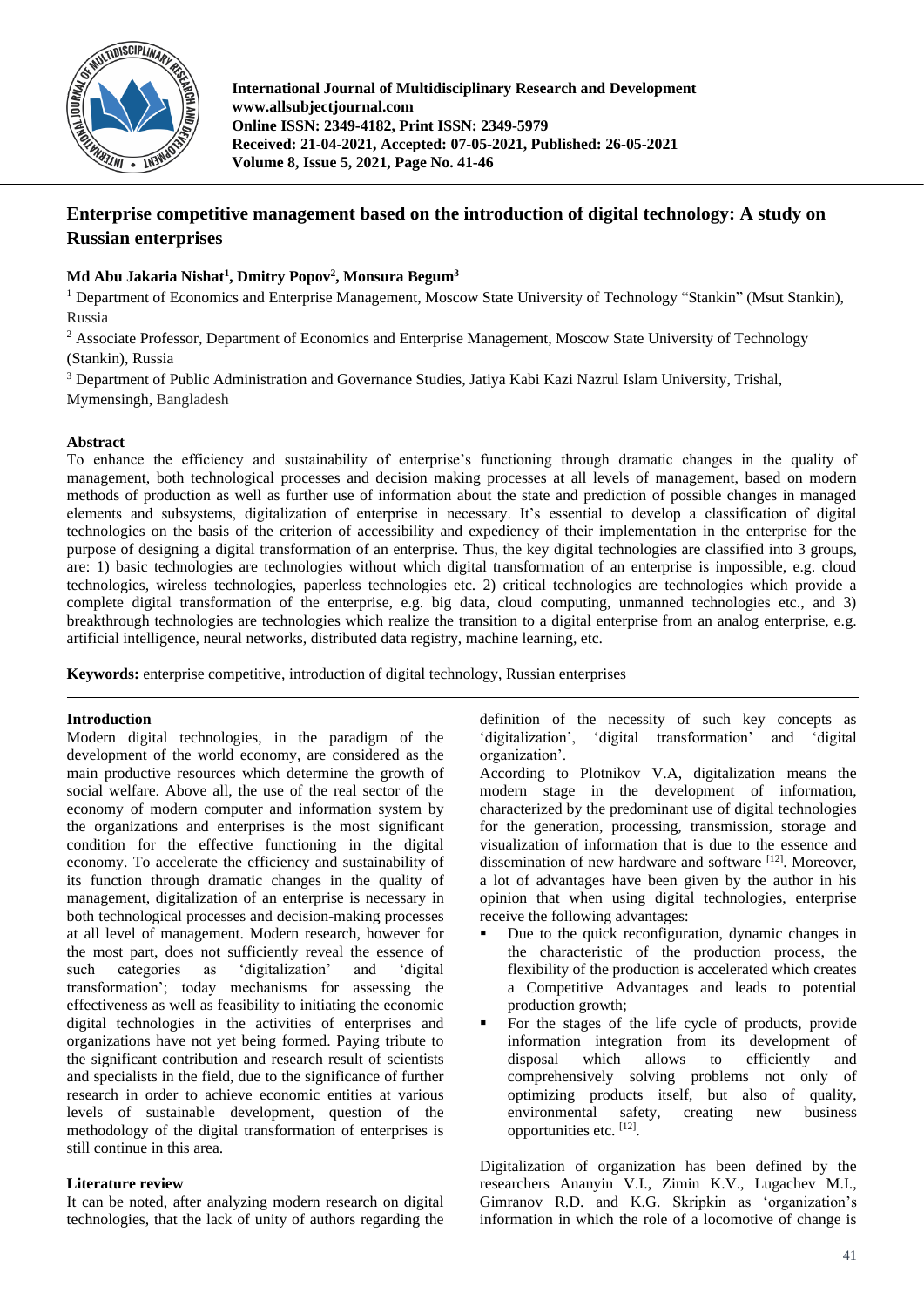played by the complementary asset of the computer capital including information system-data sources, data processing, transmission and storage systems, practices and processes of working with these systems, and data which generate information systems. Enterprises' digital information is transformed by the large-scale digitalization. A study conducted by Kitova O.V. and Briskin S.N. noted that the organizational strategy, operations and technology are affected by digital transformation of enterprises. They raise the following logics in favor of their discovery:

Firstly, Identification of best customer's experiences, managing unique business model and managing changes are focused by digital enterprise strategy.

2ndly, operational activities which include the integration of physical & digital entities, is a continuous progress and development as well as the creation of culture which motivates integrative innovation.

And finally, the flexibility and the use of full modern technological potential, including analytics, mobility and cognition etc. are involved by technology.

The researcher Arenkov I.A in his empirical study explores the impact of transformation on enterprises competitiveness discovered that in the process of digital information, enterprise goes through strategy of qualitative change which influence the development of production process, financial, material as well as information spheres of its activities.

According to researchers Ananyin V.I., Zimin K.V., Lugachev M.I an organization in which the assets of computer capital are the most volatile complementary asset of an organization is called digital organization.

The authors further give sign of digital organization:

- Digital products: The whole content of products is shifting to digital form from material one. The material form of the product is not disappeared at the same time as without digital representation the use of product become impossible. It's called 'digital double''. For example, in engineering, the main value will begin to be represented by the electronic model of the products instead of material products itself and documentation of it. With many services which also become digital products, the electronic layout of product is overgrown;
- Digital business model: Combined with the continuous monitoring of all its elements and processes, the possibility of using the 'digital double' of the supplied, sophisticated equipment has led to the emergence of fundamentally new business models. Together with deep digitalization of all internal value chains of an enterprise, creating close partnerships among the businesses and all of its counterparts is required for digital business model. The creation of a common integrated information and communication space is the most important element of such a deep partnership;
- Digital value of the management: The digital organization business specializes and integrates into a deep cooperation network with all of its counterparties and customers. An organization is embedded in value chains in the market in this network. Along with the level of organization itself, business management is necessary at the level of the entire value chain in the market in this case. A general contractor, an experimental design bureau, component manufacturers, is the examples of value chain of mechanical engineering. Each organization is independent, but enters into many chains at the same time and therefore

must coordinate its operational activities together with its interactions with all participants in each chain. A lot of global companies have begun to create business platforms in recent days. Business platform is a company's business model on which company's counterparties can rapidly buildup value chain, attracting more and more new participants, while the company itself receives a mechanism to manage these chains;

Digital business process: The process of conducting a digital product itself has become digital. This is particularly an evident in the case of document only using special applications.

Users, in the case, can work with a digital document only using special application, the logic of coordinating the actions of these users also required special application and data at the same time [3].

So, summarizing the approaches, the authors' definitions of the studied economic categories have been formulated as follows:

- digitalization- the process of introducing modern digital technologies into the production process and the process of managing the enterprise;
- digital transformation-a qualitative chain in the strategy and business processes of the enterprise under the influence of large-scale digitalization of the production process and the process of managing the activities of the enterprise;
- a digital organization is a digital double of a physical enterprise formed as a result of its digital transformation.

The mutual mediation of the studied categories is schematically presented in Figure 1.



**Fig 1:** Stages of the introduction of digital technology in the enterprise.

To accelerate enterprise's competitiveness as well as provide conditions for increasing the economic efficiency of production activities is the main goal of a digital transformation of enterprise, is our opinion. In accordance with the goal of the task of digital transformation, enterprise can be defined as follows:

- Organization of production of competitive products
- Achieving high degree of efficiency, production adaptability as well as organizational processes
- Accelerating enterprise's investment attractiveness
- Enhancing the management system's flexibility and transparency

Enterprise, in the process of digital transformation, goes through stages of qualitative change which are reflected in the improvement of processes in the production, financial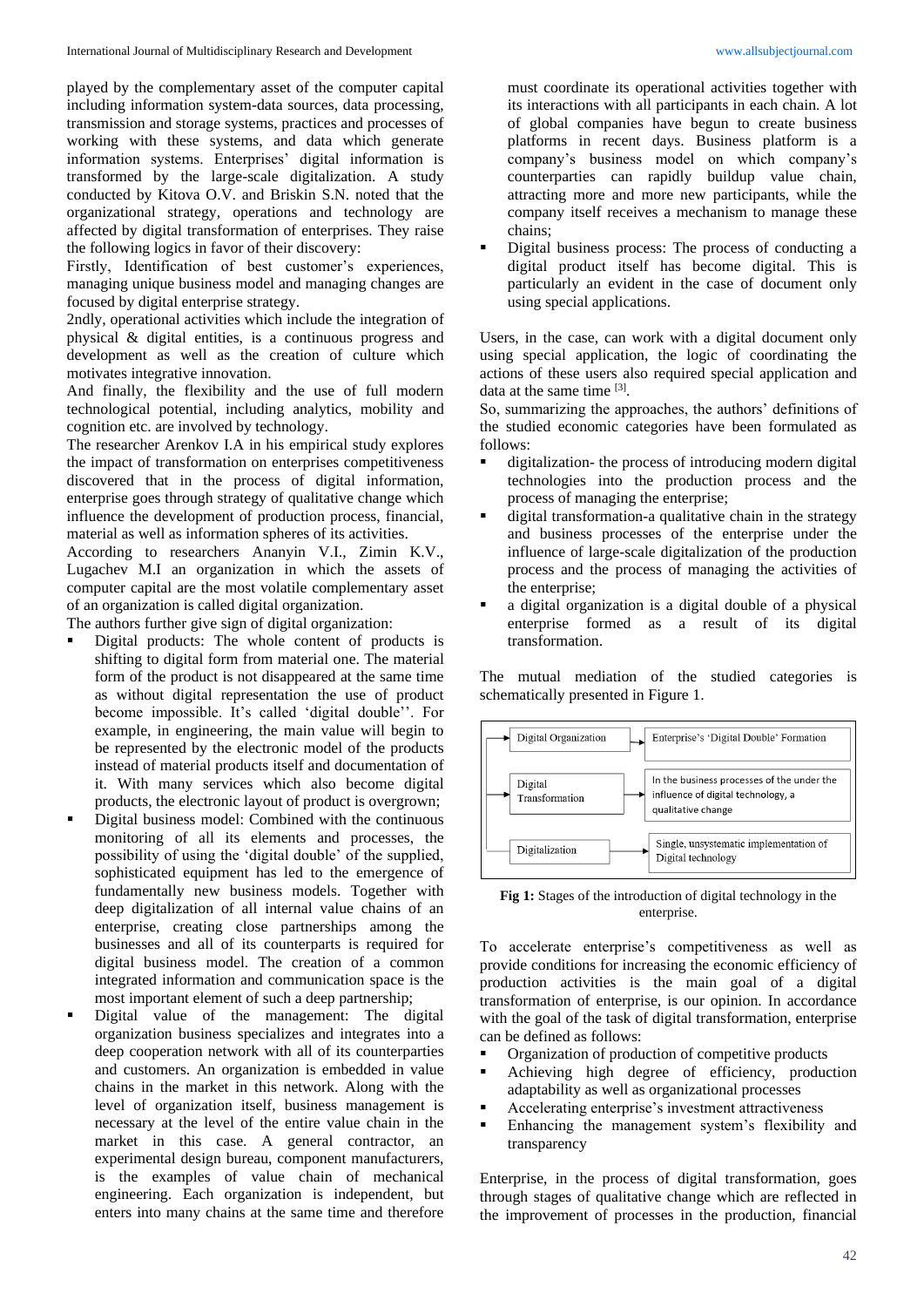and material, information spheres of its activity, which allow adapting to modern conditions of economy and consolidating competitive advantages [13].

Challenges, in the process of enterprise management, arise related to the growing share of intangible component in the final cost of goods, combined with the increasing ease of access to digital technologies, platforms and advanced technologies as well as marketing, which will affect the level of competitiveness associated with what place in the digital ecosystem is occupied by the enterprise. In the production process and the process of managing enterprise, the introduction of digital technologies has become an objectives requirement which ensures its survival and is not so much a competitive advantage as a vital necessity, a mandatory requirement for competition.

The digital transformation of an enterprise, as a theoretical concept, based on the following theoretical and methodological principles:

- N.D. Kondrative and G. Mensh's cyclic development
- J. Schumpeter's innovations
- **•** Technological dynamics and economic growth which are based on idea of the concept of modernization as a process of changing technological structures
- The evolutionary approach in economic science  $[11]$

As a practical activity of enterprise, taking into account of modern technological requirements, digitalization is based on the terminology of the  $3<sup>rd</sup>$  industrial revolution which has not been fully formed due to the speed and scale of modern change and following  $4<sup>th</sup>$  industrial revolution:

- Industry 4.0-the concept of digital enterprise's creation based on the digitalization of all enterprise systems as well as their integration into digital ecosystem along with partners involved in the value chain;
- C. Anderson's the new industrial revolution- the concept of mass customized production with the possibility of an interactive exchange of ideas and developments;
- based on the development of 3D-design and 3Dprinting and the use of additive technologies;
- K. Schwab's the 4th Industrial revolution-the concept of transition from simple digitalization:
- 1. innovation on the basis of combinations of technologies
- 2. information platforms which combine supply, demand and violate existing production structures
- 3. new business model and organizational forms, e.g. sharing economy as well as on-demand economy
- 4. P. Marsh's the 5th industrial revolution-in developed industrial nations a new industrialization of economy which will affect industry around the world.

Moreover, in practice enterprise's digital transformation, there are also the following concepts:

- **•** Industrial Internet
- Connected enterprise
- Smart manufacturing
- **■** Smart factory
- **•** Internet of everything
- Internet of things for manufacturing

Thus, for the formation of an effective, sustainable as well as competitive production, the digitalization of enterprise is one of the key areas. The worldwide introduction of digital technologies in the enterprise's activities lead to its full-

fledged digital information which under the influence of large-scale digitalization of the production process and the process of enterprise management is proposed to mean a qualitative change in the strategy and business processes of enterprise.

The production system, by dint of digital transformation, has reached a different, more high-tech level of production and a high level of controllability and functioning, while changing to a more flexible system from the old one. In the restructuring of production facilities, the essential of the digital transformation of enterprises is manifested, changing the goals and objective, the formation of new approach to the methods of production and management of enterprises.

The essential component of the digital transformation of enterprises is manifested in the restructuring of production facilities, changing the goals and objectives of their activities, the formation of a new approach to the methods of production and management of enterprises.

# **Methodology**

In production management, modern technology plays a very significant role and gradually expands their influence on all other sectors of global economy. In the use of digital technologies in production, the following main technologies are identified by the Eurasian Economic Commission.

- In production facilities, mass introduction of smart sensors
- Human labor is being substituted by mass introduction of smart sensors
- Storages, proceedings as well as information management on 'cloud' resources
- The effective and efficient utilization of end-to-end automation, horizontal and vertical integration of production & management processes into a single information system
- To form analytics for the purpose of making management decisions, the effective use of structured and unstructured information
- For technical documentation and electronic document management, the use of common digital standards
- The introduction of digital design  $&$  modeling of technological processes, objects, products, total control on complete life cycle of an industrial product from generating ideas to operation, further services, repair and disposal
- Instead of stamping and casting, the proper application of additive technology
- For the automatic order of raw materials, consumables as well as component for the production of products, the use of global digital platform
- In transport systems including delivery of goods, the use of unmanned technologies
- For monitoring, control as well as management of production processes and industrial flows, the use of mobile technologies
- For the automatic delivery of finished products to the customer, bypassing the chain of intermediaries, the transition of the sale of goods through digital platform (2)
- From the technological and technological issues, experts signal out basic digital technologies which are promising for implementation in the enterprise, among them:
- Industrial Internet of things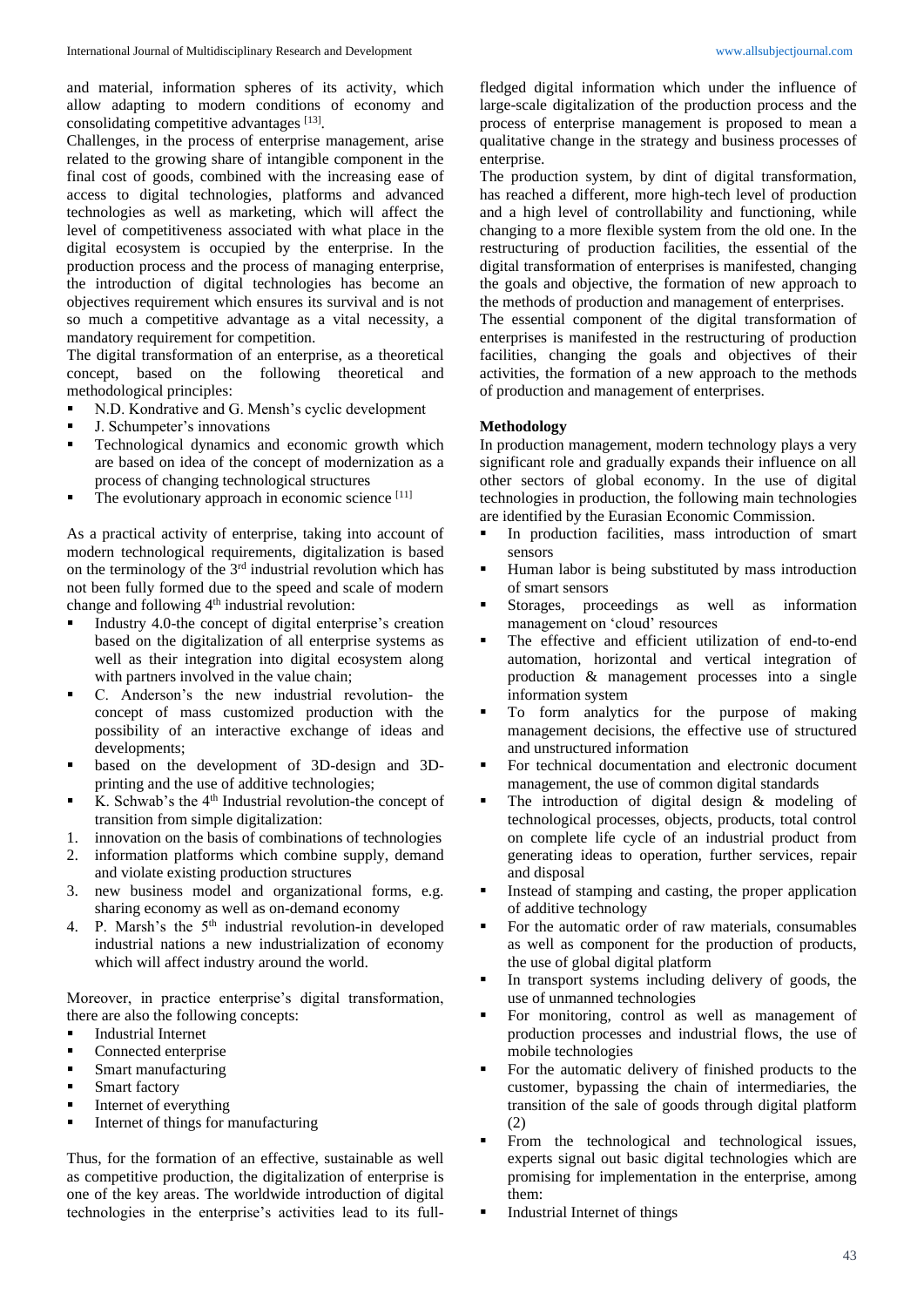- Artificial intelligence
- $\blacksquare$  Big data
- Fuggy computing
- Robotization
- Paperless technology
- Mathematical modeling
- Cyber physical systems
- Additive
- Unmanned
- End-to-end technology
- **•** Identification technology
- Quantum
- Block chain technology
- Technology of open production (2)

Over the past decades, the analysis of digital strategies and measures adapted by the world community shows that in the field of digital transformation of industry technological trends characterizing a change in production paradigms within the framework of the 4<sup>th</sup> Industrial Revolution. The factors can be grouped in the following order:

- 1. The formation of end-to-end automation & integration of production as well as management processes into a single information system
- 2. In physical element and objects of production lines, a mass introduction of smart sensors
- 3. For storing information and performing calculations the effective use of cloud technologies
- 4. The introduction of robotic technologies
- 5. The creation of analytics using technology of big data [7]

A number of strategic documents have been developed with a view to intensifying the digital transformation of enterprises in Russian Federation. Thus, the strategy for the development of information society in the Russian Federation for 2017-2030 was approved by the degree of the President of the Russian Federation dated 09.05.2017 No. 203 [1] .

It is necessary to develop a classification of digital technology according to the criterion of accessibility and expediency of their implementation in the enterprise for the purpose of designing a transformation of an enterprise. So, the key digital technologies are combined into 3 groups, are:

- 1. Basic technologies-are technologies, without which digital transformation of an enterprise is impossible, e.g. cloud technologies, digital communication technologies, paperless technologies etc.
- 2. Critical technologies-are technologies which provide a complete digital transformation of the enterprise, e.g. big data, cloud computing, unmanned technology etc.
- 3. Breakthrough technologies-are technologies which implement the transition from ''analog'' to a digital enterprise, e.g. artificial intelligence, neural networks, distributed data register etc.

The following types of models of digital transformation of an enterprise can be determined: Process, industry, technology, matrix, when summarizing the main approaches to digital transformation of industry (Figure 2).



**Fig 2:** Types of models of digital transformation of the enterprise.

The process model of digital transformation builds a series of digitalized elements of the value chain, for example, first a digital center for research and development first and a digital factory, a digital warehouse, digital transport and electronic commerce etc. then.

When direction production takes the position of an equal object in the value, the objects of the chain interact sequentially. On the basis of the unified data management systems, digital factory is understood usually as an integrated complex of digital models, methods and tools interconnected. The integrated planning, evaluation as well as continuous progress of all of the basic structures, processes and resources of the enterprise is the key objective of a digital factory.

There is no need to build a specialize lines for the production of certain categories of products with decentralization and virtualization of resources. ''For the digital transformation of industry, the first tools can be creation of a Eurasian technology transfer network and a Eurasian network of industrial cooperation and subcontracting''- noted in the EAEC Informational and Analytical Report<sup>[2]</sup>.

Digital transformation of an enterprise's industrial model is based on industry approach and the links of industrial enterprises with enterprises of other sectors of national economy. It is planned to create a digital infrastructure and organize functional interactions between its elements within the framework of this model: a digital production system, food and water delivery, smart energy generation system, effective and efficient distribution of energy system, smart factories, smart homes, unmanned automobile system, unmanned aerial vehicles, digital financial technology, digital telecommunication, electronic commerce, e-ob azovanie digital culture interact with each other by functional relations and mutual requests. The TechNet direction is highlighted in the model as the most important element  $[9]$ . In the digital transformation of an enterprise, the construction of a technological model is based on the priority use of certain technical and technological tools of global trends. The growth of significance rapidly in innovation technologies including digital design and modeling of technological processes and objects, big data analysis, machine learning and artificial intelligence technologies leads to the formation of a digital transformation technological model in which production is managed by introducing a specific set of digital transformation technologies enterprises. To change condition, the growth of significance of these technologies also adapts the production system of the enterprise. The transition to digital trade in products using digital platforms for placing orders, consumables, raw materials and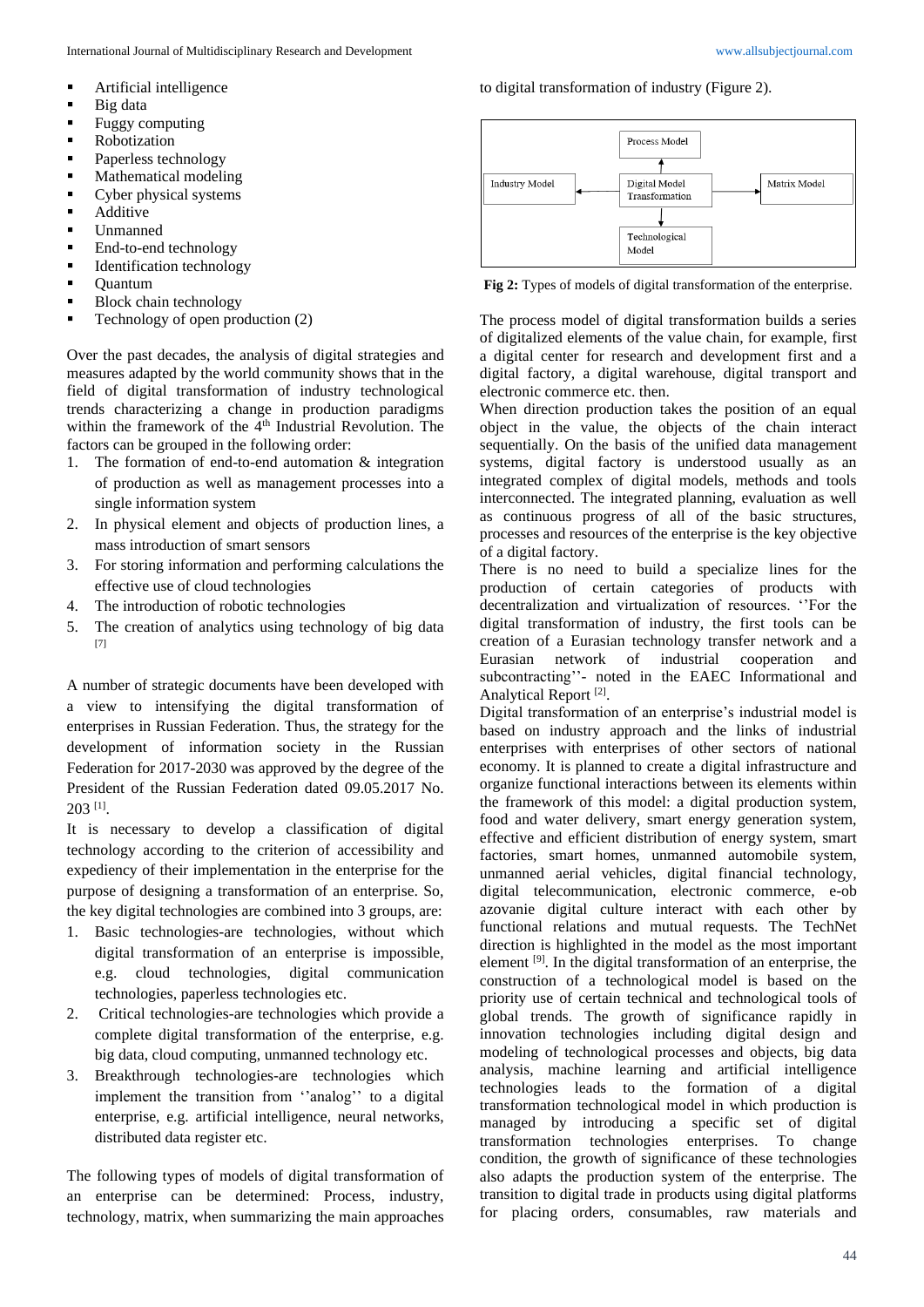equipment for the production and delivery of goods to the customers on time, bypassing intermediary chains, leads to resource saving and increased income for the enterprise.

The technological model has following advantages from the economic point of view: the introduction of a particular set of technological and technical components, e.g. industrial internet, digital platform for purchase and sale of industrial products, and sale of products to the customers.

The matrix model of enterprise's digital transformation is a system of matrices of 'goal-means' which allows to identify redundancy and duplication or on the contrary, the inefficiency of technological advancements and progress as well as scientific analysis in the objects of the model which combines objects by goals and objectives, such as the matrix 'Technology-research', The matrix 'Tasks-products, the matrix 'Products-technologies' etc. Thus, on the basis of the matrix and industrial models, the integration model of endto-end digital transformation will make it possible to build an integration interdisciplinary digital network in the digital economy, in which the whole resources are accessible globally and remotely, and enterprises are digital production center for technological group which are created and interacted on the basis of the principle of openness provided by harmonious software support and access within the integration space.

## **Result and Discussion**

The Russian Federation, according to the International Network Readiness index, is ranked  $41<sup>st</sup>$  in the readiness for the digital economy and the country ranked 38th place in term of economic and innovative result of using digital technology. Based on the targets of digital economic program, the level of readiness of Russian enterprises for digital transformation has been assessed. The results of the analysis are the followings:

#### **Evaluation Results**

- 1. Broadband Internet is used by more than 70% of traditional and 90% of high-tech companies of Russian Federation. The indicator indicates as global trends.
- 2. For traditional organizations, the level of use of other data storage and processing services is significantly lower level whereas high-tech startups have a higher level.
- 3. Mobile internet is used by 52% of the traditional and 85% of the high-tech companies whereas services and data centers use 25% and 66% respectively and cloud services used 25% and 66% respectively. The indicators do not correspond to global trends.

#### **Digitalization Level of Business**

- 1. In Russian Federation around 65% of the traditional business enterprises and 80% of the high-tech startups are represented on the internet.
- 2. Full-fledged websites with detailed companies' information are available for less than 50% of companies whereas for products and services the accessibility is around 45% for the traditional and 58% for the high-tech companies. These indicators do not correspond to global trends.

#### **Automation of internal Business processes level**

1. Around 65% of the traditional and 70% of the high-tech companies use electronic document management.

2. Companies, to automate business processes, use nonspecialize solution with a limited set of functions and an array of management solutions, the share of complex Information Technology (IT) solution is not more than 30%.

#### **Development of Human Capital**

- 1. Digital skills are below the average
- 2. Comparatively lower attention to the training of employees in the area of digital technologies is given by the Russian companies.
- 3. Higher level of activities is shown by the high-tech startups in the area of digital technologies education programs are implemented to 35% of the respondents.

#### **Informational Security**

- 1. Information attacks which caused financial loses is faced by less the 20% of the companies in Russian Federation.
- 2. Companies do not have effective technologies to counter information attacks. Around 35% of the Respondents rate threats in the area of information security as probable.

#### **Service and regulation digitalization**

Public services in electronic form are used by around 55% of the traditional and 65% of the high-tech start-ups whereas these rate as positive by 30% of the companies and negative by a mere 7% of the companies.

As the result of the analysis the pace of digital transformation of Russian enterprises lags behinds the global trends.

# **Conclusion**

In the Ever-Competitive global arena, digitalization is a strategic development priority in both developing and developed countries. Likewise, the objective of strategies and state development programs of the Russian Federation, digitalization of the economy is priority. However, in the international network readiness index Russia still lagging behinds of leading countries such as Singapore, Finland, Sweden, Norway, and the USA. Indicators of the use of internet and computer network in the organizations of Russian federation have positive dynamics though the level is still insufficient to achieve the goals and objectives of the transition to a digital economy.

#### **References**

- 1. Strategies for the development of the information society in the Russian Federation for 2017-2030 https://www.prlib.ru/en/node/675250
- 2. Analysis of world experience in industrial development and approaches to the digital transformation of industry of the member states of the Eurasian Economic Union. Information and analytical report http://www.eurasiancommission.org/
- 3. Ananyin VI. Business Informatics,2018:2(44):45-54.
- 1A. Russian Entrepreneurship, 2018:19(5):1711-1722.
- 5. Yu O. Ermolovskaya, Economics and Management: Problems, Solutions,2018:4(4):73-76.
- 6. Kandalintsev VG. Eastern analytics,2019:1:35-41.
- 7. Kolmykova TS. Bulletin of the Southwestern State University. Series: Economics. Sociology.